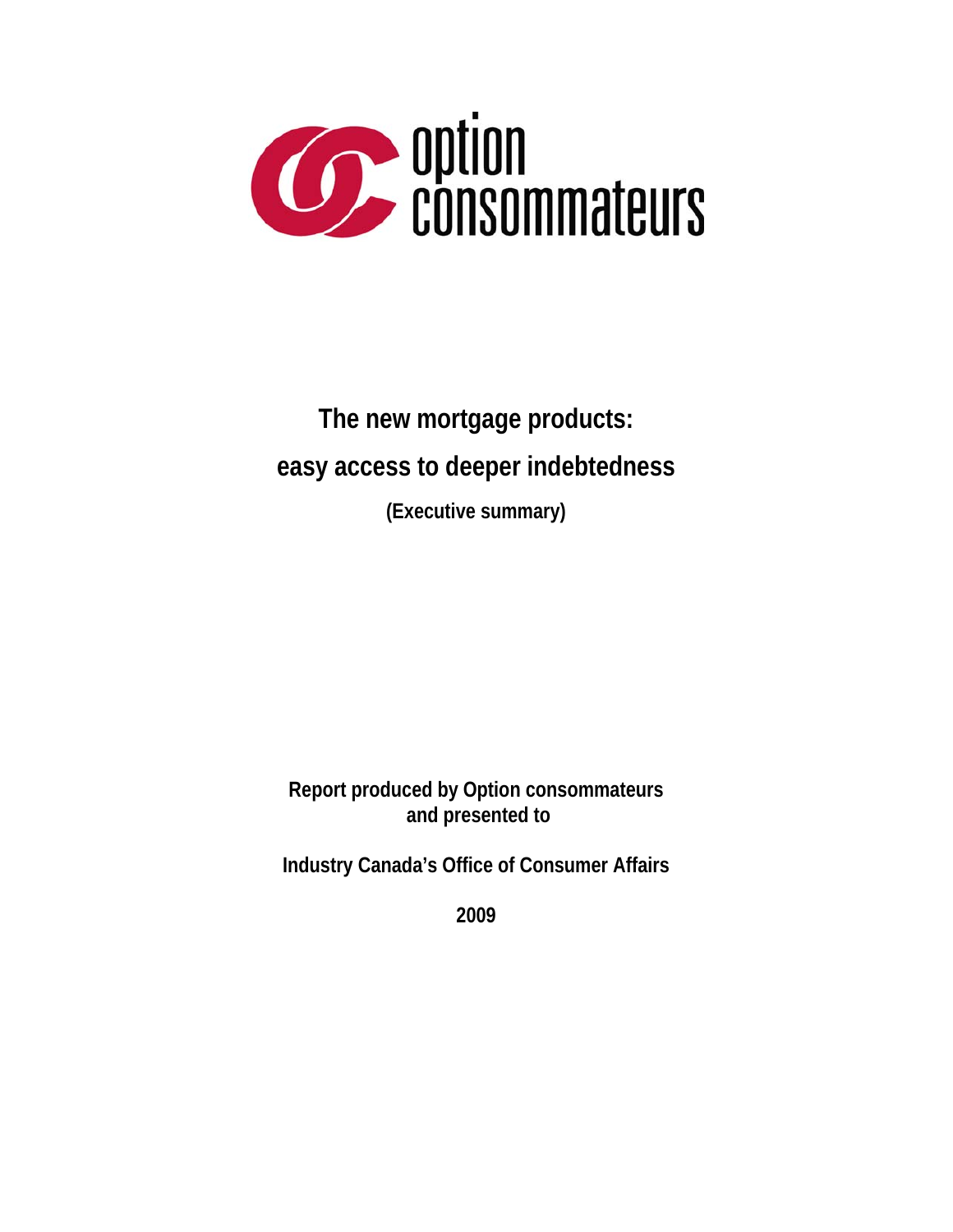### **OPTION CONSOMMATEURS**

#### **MISSION**

*Option consommateurs* is a not-for-profit association whose mission is to defend the rights and interests of consumers and to ensure that they are respected.

#### **HISTORY**

*Option consommateurs* has been in existence since 1983, when it arose from the *Associations coopératives d'économie familial* movement, more specifically, the Montreal ACEF. In 1999 it joined forces with the *Association des consommateurs du Québec* (ACQ), which had already pursued a similar mission for over 50 years

#### **PRINCIPAL ACTIVITIES**

*Options consommateurs* has a team of some 30 employees working in five departments: Budgeting, Energy Efficiency, Legal Affairs, Press Room, and Research and Representation. Over the years, *Option consommateurs* has developed special expertise in the areas of financial services, health, agrifood, energy, travel, access to justice, trade practices, indebtedness, and the protection of privacy. Every year, we reach 7,000–10,000 consumers directly, conduct numerous interviews in the media, participate in working groups, sit on boards of directors, carry out largescale projects with key partners, and produce research reports, policy papers and buyers' guides, including the annual *Toy Guide* in *Protégez-vous* magazine.

#### **MEMBERSHIP**

In its quest to bring about change, *Option consommateurs* is active on many fronts: conducting research, organizing class action suits, and applying pressure on companies and government authorities. You can help us do more for you by becoming a member of *Option consommateurs* at [www.option-consommateurs.org.](http://www.option-consommateurs.org/)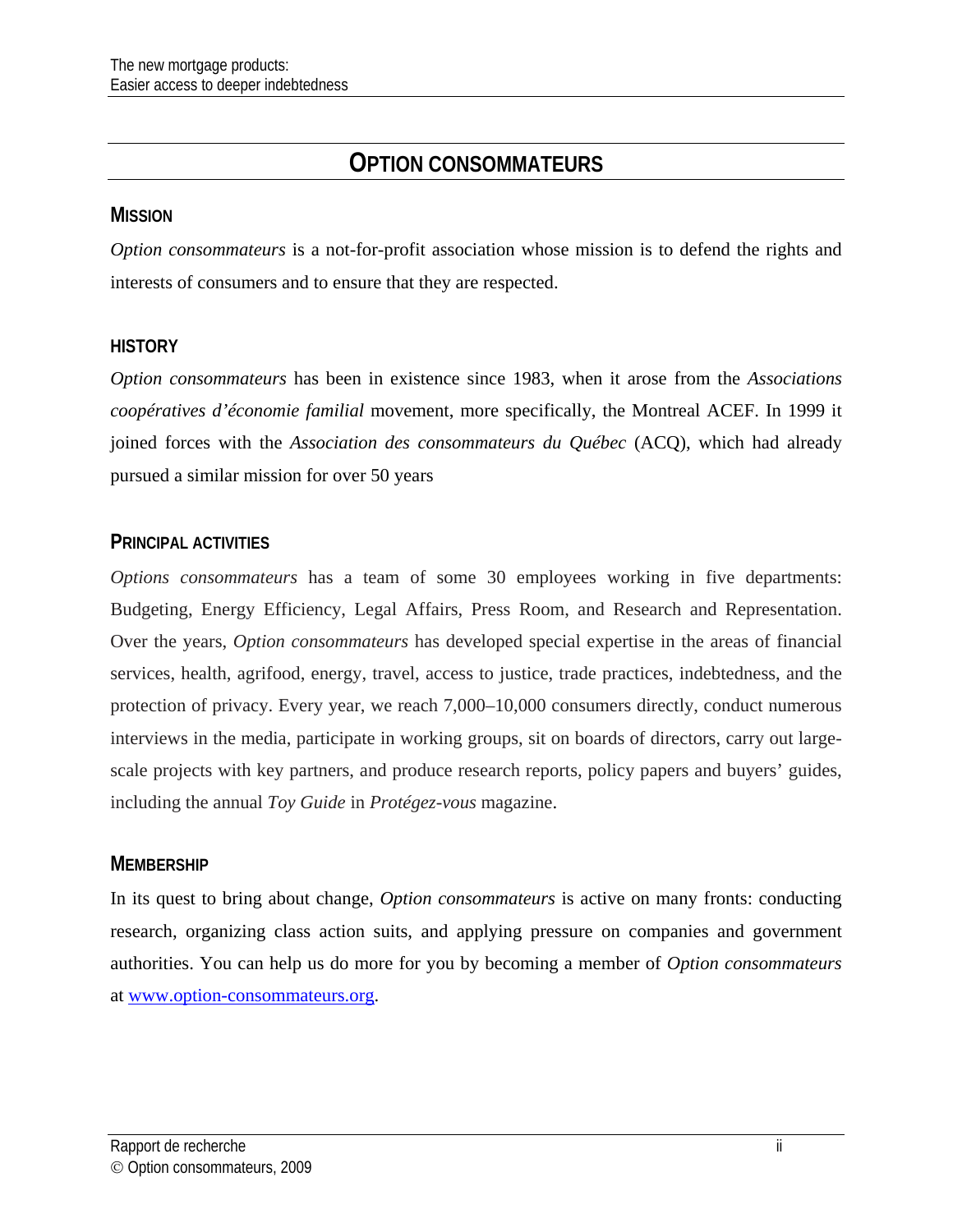# **Acknowledgements**

This study was coordinated by Geneviève Reed, Head of the Representation and Research Centre and conducted by Jean-François vinet, who drafted the report.

The author wishes to thank the survey firm Environics, especially Mr. Derek Leebosh, for his help in preparing the questionnaire. He also thanks the many representatives of the Financial Consumer Agency of Canada, the Department of Finance, Industry Canada's Office of Consumer Affairs, and the Canadian Mortgage and Housing Corporation for answering his many queries throughout the study.

*Option consommateurs* wishes to thank Industry Canada for its financial support in conducting this research. The opinions expressed in this report are not necessarily those of Industry Canada or the Government of Canada.

The reproduction of this report is permitted, provided that the source is cited. Any reproduction or allusion to its contents for advertising or lucrative purposes is strictly prohibited, however.

#### **Legal Deposit**

Bibliothèque nationale du Québec National Library of Canada

ISBN 978-2-923522-42-5

**Option consommateurs** 

**Head Office** 

2120 Sherbrooke E., suite 604 Montreal (Quebec) H2K 1C3

Tel: 514 598-7288 Fax: 514 598-8511 Email: [info@option-consommateurs.org](mailto:info@option-consommateurs.org)  Website: [www.option-consommateurs.org](http://www.option-consommateurs.org/) 

**Ottawa Office** 1 Nicholas St., suite 1210 Ottawa (Ontario) K1N 7B7

Tel: 613 244-2111 Fax: 613 244-5777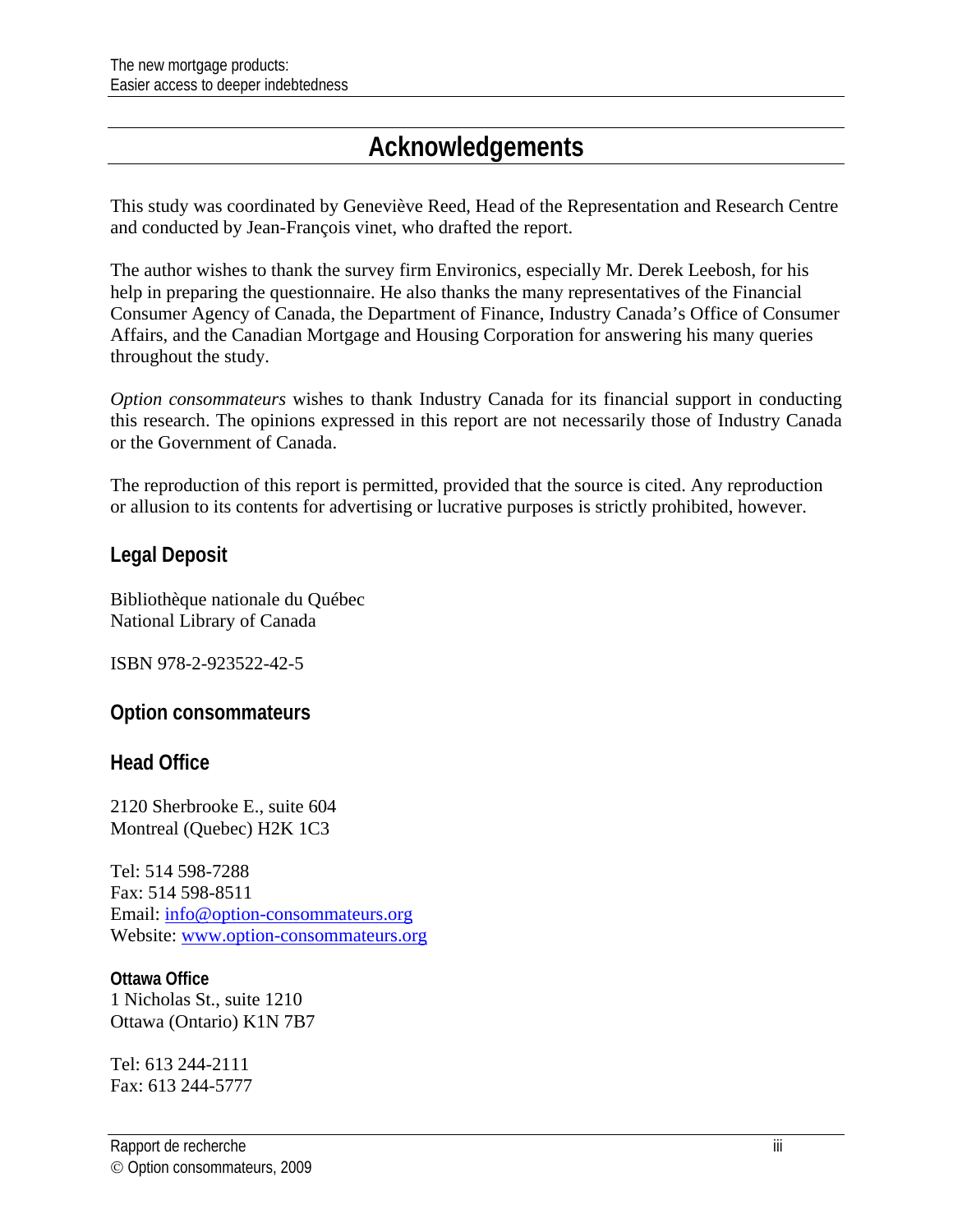## Executive Summary

Beginning in the 1990s, the changes brought to the mortgage insurance guarantee framework by the federal government made it possible for Canadians to gain access to new mortgage products. Prominent among these are loans requiring small down payments and loans with longer amortization periods. These new financial products have made it possible for younger Canadians with little accumulated savings and for lower-income Canadians to buy a home on credit, which would have been impossible until then. Another such product is the hybrid loan, which is a home equity loan combined with a line of credit.

Our study made it abundantly clear that buying property is a complex exercise requiring first-time buyers to assimilate a great deal of information in a short time. Also, the terminology used to define mortgage products is difficult to understand for novices in the world of banking.

A survey carried out by the firm Environics on behalf of *Option consommateurs* showed that consumers between the ages of 18 and 29 and households that earn less than \$60,000 a year have more difficulty understanding these products than other groups in the population. *Option consommateurs* believes that groups such as these, which will have easier access to mortgages from now on, should get special educational support in financial matters.

Canadian consumers have found the credit made available by means of the new mortgage products extremely attractive. One of the consequences of this infatuation is that their level of indebtedness has risen dramatically. In 1990 the overall mortgage debt stood at \$250 billion; by 2007, this sum had risen to nearly \$800 billion.

As mortgage credit to Canadians homeowners increases, their level of indebtedness makes them ever more vulnerable to a rise in interest rates. In our view, this increased vulnerability raises questions about the public policy objectives that need to be adopted with regard to housing. In other words, does public policy have to continue to support access to ownership by increasing accessibility to mortgages? This is a question to which *Option consommateurs* has not yet found an answer.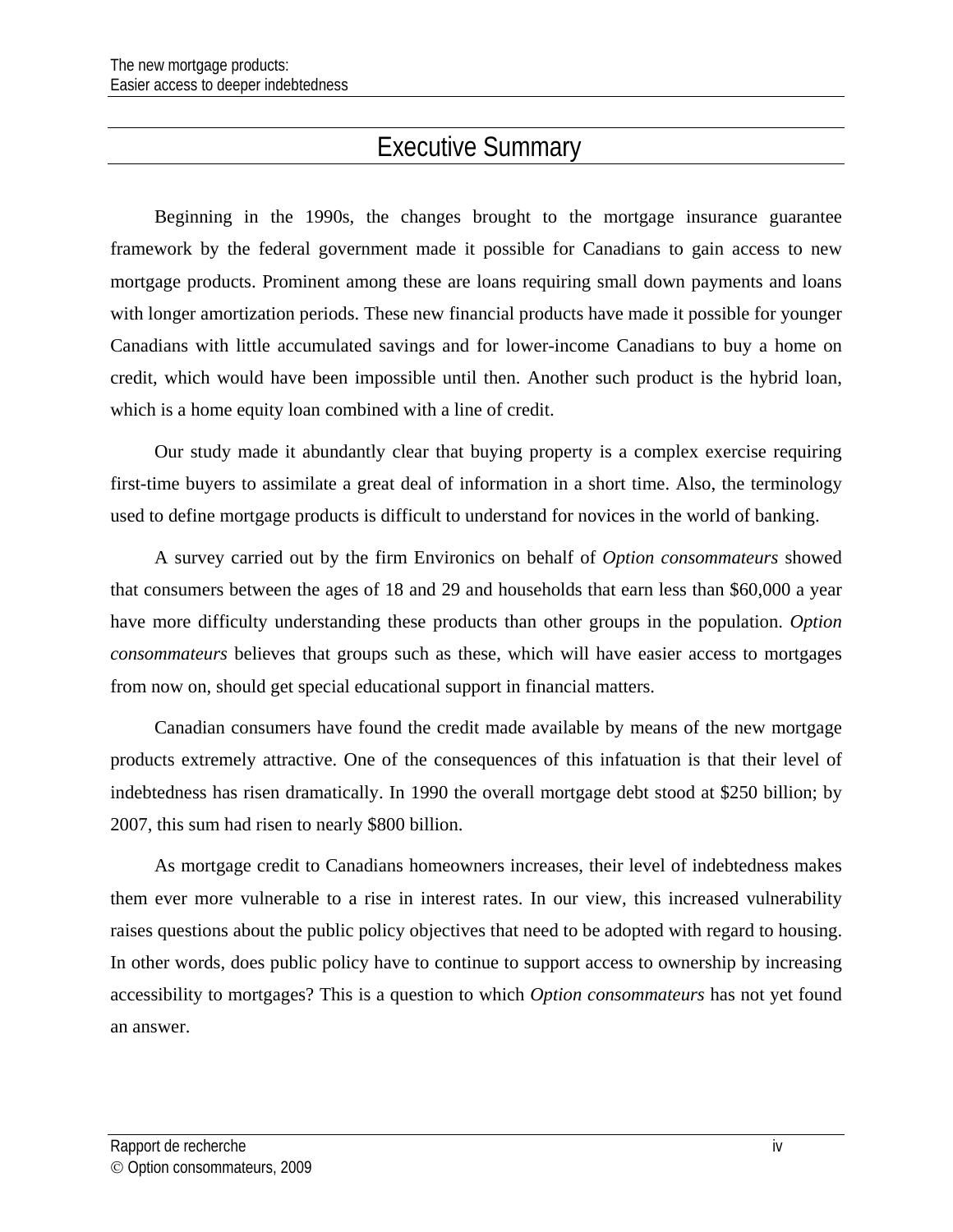This research project provided an opportunity to analyze three new mortgage products and to survey Canadians' knowledge of them. Based on the results, *Option consommateurs* makes the following recommendations:

#### **To consumers:**

*Option consommateurs* **recommends that consumers become better informed about mortgage products by consulting the guides published by consumer organizations and government agencies whose role is to inform Canadians in financial matters.** 

*Option consommateurs* **recommends caution in the use of new mortgage products and emphasizes the importance of saving before buying a property.** 

*Option consommateurs* **recommends that consumers be wary when a financial institution calculates their borrowing power. The method of calculation does not take into account the overall situation of the household and its projects, such as buying a new car, having children, travelling or even renovating.** 

**To the Financial Consumer Agency of Canada (FCAC)** 

*Option consommateurs* **recommends that it offer, in collaboration with consumers' associations, group information sessions to assist consumers in buying their first home.** 

*Option consommateurs* **recommends that it make itself better known to Canadians.** 

*Option consommateurs* **recommends making educational videos on mortgage products available to consumers on its Website.**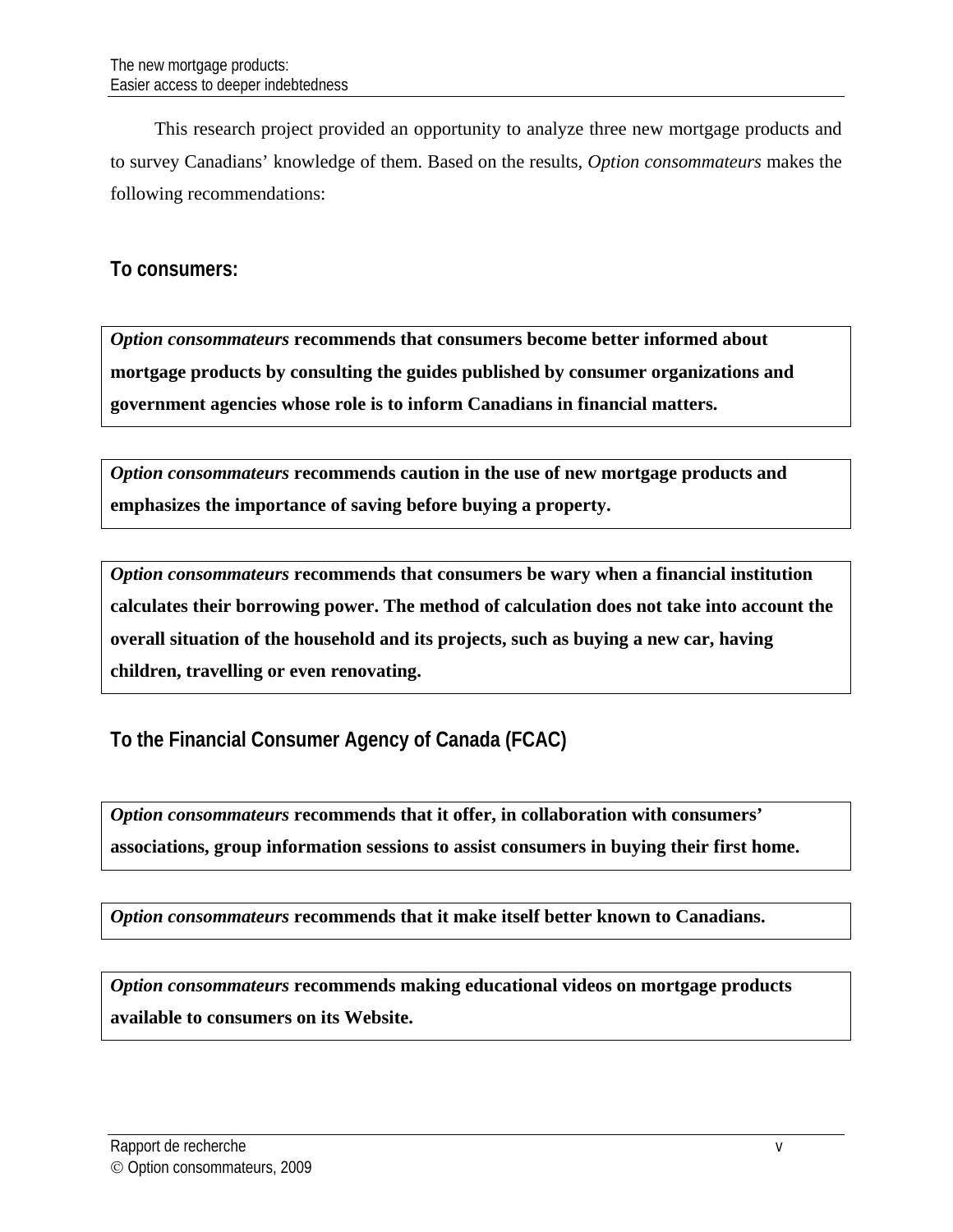*Option consommateurs* **recommends that, when applicable, its electronic publications carry notification that the written information has been revised by readability experts.** 

*Option consommateurs* **recommends that a tool be developed to allow consumers to determine a reasonable mortgage credit debt threshold.** 

*Option consommateurs* **recommends that a tool be developed to calculate of the implicit interest rate of the rebate that is offered as a "gift" when a consumer commits to a fixedrate mortgage loan with a financial institution for a period of 5 to 7 years.** 

*Option consommateurs* **recommends, in the light of the results of our survey, that it continue its financial education efforts to contact and inform low income households and young people of 18 to 29 years of age.** 

**To the federal government** 

*Option consommateurs* **recommends that it take advantage of the next review of the** *Bank Act* **to oblige the financial institutions under its responsibility to distribute a property buyer's guide to every new prospective buyer at their branches. This guide should be produced independently of the financial institution and written by the Financial Consumer Agency in collaboration with consumers' associations.** 

*Option consommateurs* **recommends that a study be undertaken to determine whether financial institutions lend excessively to certain Canadians. This practice could inordinately weaken the financial health of Canadians and the economic stability of the country.** 

*Option consommateurs* **recommends that it maintain tighter checks on mortgages requiring a small down payment and loans amortized over long periods.**